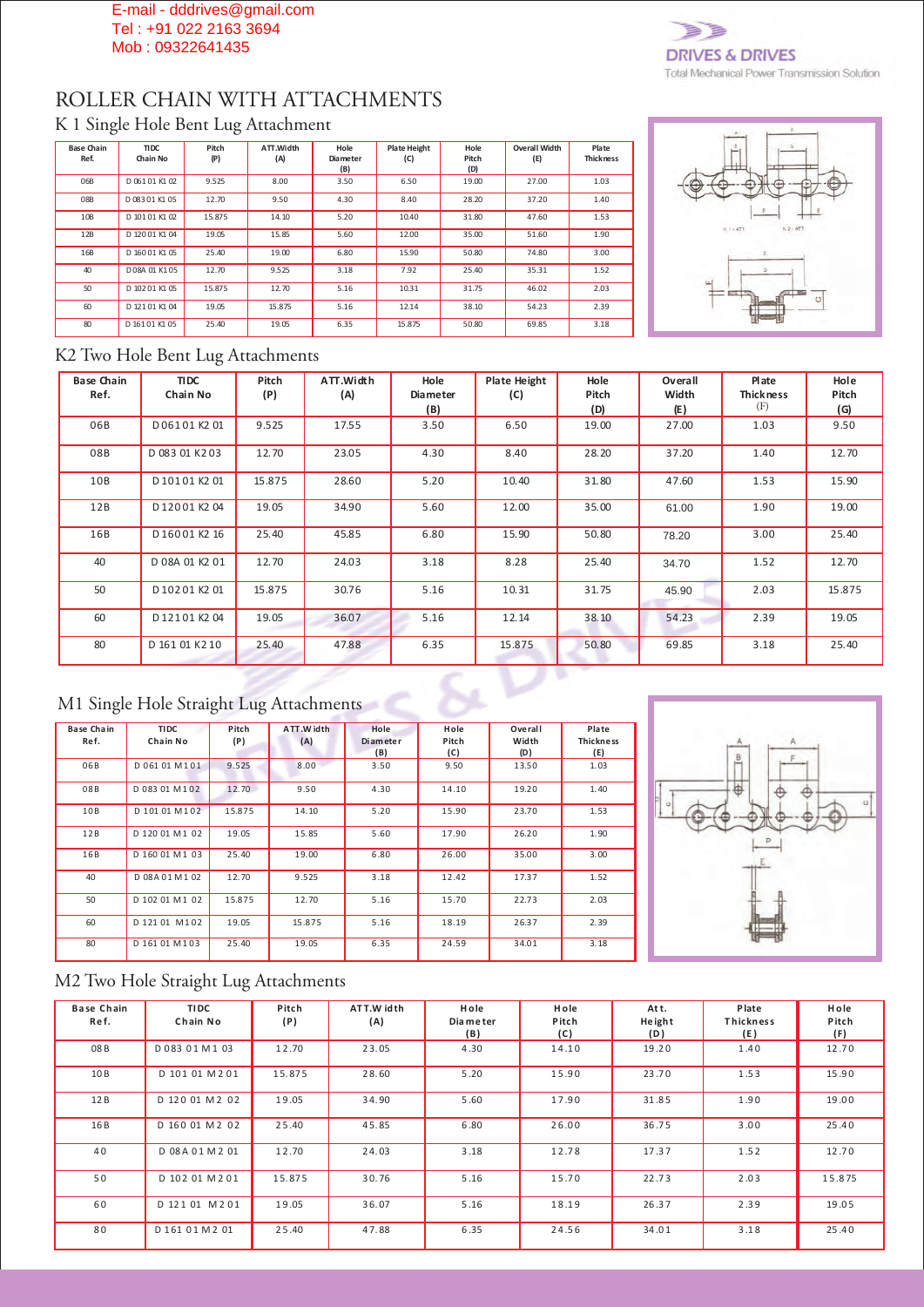E-mail - dddrives@gmail.com Tel : +91 022 2163 3694 Mob : 09322641435



## ATTACHMENT CHAINS

#### DOUBLE PITCH K1 ATTACHMENTS ANSI B 29.4 OUTER attachment for American series







| <b>Base Chain</b><br>Model | <b>DIAMOND ATT. No</b> | Pitch (P) | <b>Thickness</b><br>(t) | M     | d     | D     | $\mathsf{C}$ |
|----------------------------|------------------------|-----------|-------------------------|-------|-------|-------|--------------|
| C2040                      |                        |           |                         |       |       |       |              |
| C2042                      | 32-A 08 01 BK1         | 25.40     | 1.50                    | 19.10 | 3.33  | 12.70 | 9.12         |
| C2050                      | 32-A 102 01 K101       | 31.75     | 2.00                    | 23.80 | 5.08  | 15.83 | 11.13        |
| C2052                      |                        |           |                         |       |       |       |              |
| C2060                      | 32-A12101K101          | 38.10     | 2.39                    | 28.60 | 5.08  | 21.44 | 14.68        |
| C2062                      |                        |           |                         |       |       |       |              |
| C2060H                     | 32-A 122 01 K101       |           |                         |       | 5.08  | 21.44 | 14.68        |
| C2062H                     |                        | 38.10     | 3.15                    | 28.60 |       |       |              |
| C2080                      | 32-A16101K101          | 50.80     | 3.15                    | 38.10 | 6.63  | 27.79 | 19.05        |
| C2082                      |                        |           |                         |       |       |       |              |
| C2080H                     |                        |           |                         |       |       |       |              |
| C2082H                     | 32-A 162 01 BK1 01     | 50.80     | 4.00                    | 38.10 | 6.63  | 27.79 | 19.05        |
| C2100                      | 32-A 201 01 K101       | 63.50     | 4.00                    | 47.60 | 8.20  | 33.32 | 23.42        |
| C2102                      |                        |           |                         |       |       |       |              |
| C2100H                     | 32-A 202 01 K101       | 63.50     | 4.70                    |       |       | 33.32 | 23.42        |
| C2102H                     |                        |           |                         | 47.60 | 8.20  |       |              |
| C2120                      | 32-A 241 01 K101       | 76.20     | 4.70                    | 57.20 | 9.80  | 39.67 | 27.79        |
| C2122                      |                        |           |                         |       |       |       |              |
| C2120H                     |                        |           |                         |       |       |       |              |
| C2122H                     | 32-A 242 01 K101       | 76.20     | 5.56                    | 57.20 | 9.80  | 39.67 | 27.79        |
| C2160                      |                        |           |                         |       |       |       |              |
| C2162                      | 32-A 321 01 K101       | 101.60    | 5.56                    | 76.20 | 13.11 | 52.37 | 36.53        |
| C2160H                     |                        |           |                         |       |       |       |              |
| C2162H                     | 32-A 322 01 K101       | 101.60    | 7.14                    | 76.20 | 13.11 | 52.37 | 36.53        |